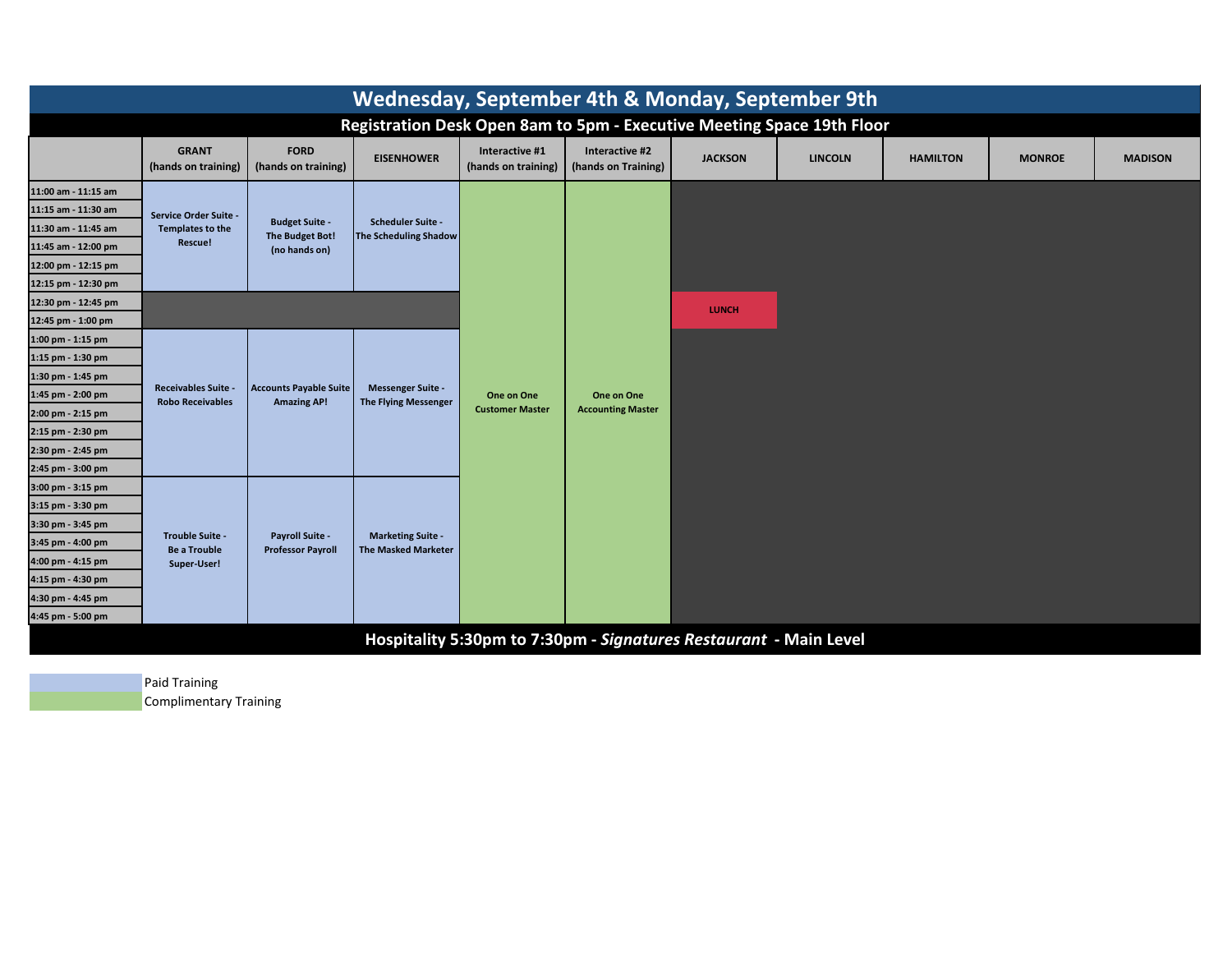| Thursday, September 5th & Tuesday, September 10th                            |                                                    |                                                      |                                                                                                |                                       |                                        |                                      |                                                         |                                                                               |                                       |                                      |
|------------------------------------------------------------------------------|----------------------------------------------------|------------------------------------------------------|------------------------------------------------------------------------------------------------|---------------------------------------|----------------------------------------|--------------------------------------|---------------------------------------------------------|-------------------------------------------------------------------------------|---------------------------------------|--------------------------------------|
| Registration Desk Open 7am to 5pm - Executive Meeting Space 19th Floor       |                                                    |                                                      |                                                                                                |                                       |                                        |                                      |                                                         |                                                                               |                                       |                                      |
|                                                                              | <b>GRANT</b><br>(hands on training)                | <b>FORD</b><br>(hands on training)                   | <b>EISENHOWER</b>                                                                              | Interactive #1<br>(hands on training) | Interactive #2<br>(hands on training)  | <b>JACKSON</b>                       | <b>LINCOLN</b>                                          | <b>HAMILTON</b>                                                               | <b>MONROE</b>                         | <b>MADISON</b>                       |
| President's Address: Craig Aman - Ballroom (Main Level)<br>8:00 am - 8:30 am |                                                    |                                                      |                                                                                                |                                       |                                        |                                      |                                                         |                                                                               |                                       |                                      |
| 8:45 am - 9:00 am                                                            |                                                    |                                                      |                                                                                                |                                       |                                        |                                      |                                                         |                                                                               |                                       |                                      |
| 9:00 am - 9:15 am                                                            |                                                    | <b>CM Customization -</b><br><b>Stealth CM Users</b> | <b>Accounting Master</b><br><b>Super Powers</b>                                                | One on One<br><b>Customer Master</b>  | One on One<br><b>Accounting Master</b> | <b>Reports Tips + Tricks</b>         | <b>Valuable Customer</b><br><b>Service Super Powers</b> | <b>Superhero's Guide to</b><br><b>Success through MACC</b><br><b>Products</b> | <b>CABS</b>                           | <b>Tech Support</b>                  |
| 9:15 am - 9:30 am                                                            |                                                    |                                                      |                                                                                                |                                       |                                        |                                      |                                                         |                                                                               |                                       |                                      |
| 9:30 am - 9:45 am                                                            | <b>Address Suite -</b><br><b>Ironman Addresses</b> |                                                      |                                                                                                |                                       |                                        |                                      |                                                         |                                                                               |                                       |                                      |
| 9:45 am - 10:00 am                                                           |                                                    |                                                      |                                                                                                |                                       |                                        |                                      |                                                         |                                                                               |                                       |                                      |
| 10:00 am - 10:15 am                                                          |                                                    | <b>CM Customization -</b><br><b>Stealth CM Users</b> |                                                                                                |                                       |                                        | <b>Information</b><br>Superheroes!   |                                                         |                                                                               |                                       |                                      |
| 10:15 am - 10:30 am                                                          |                                                    |                                                      | <b>AM Tips + Tricks</b><br>What's New in AM 19.2                                               |                                       |                                        |                                      | <b>Valuable Customer</b><br><b>Service Super Powers</b> | <b>Achieving Teamwork!</b>                                                    | <b>MACC Marketing from</b>            | <b>Being Super Mobile!</b>           |
| 10:30 am - 10:45 am                                                          |                                                    |                                                      |                                                                                                |                                       |                                        |                                      |                                                         |                                                                               | $A - Z$                               |                                      |
| 10:45 am - 11:00 am                                                          |                                                    |                                                      |                                                                                                |                                       |                                        |                                      |                                                         |                                                                               |                                       |                                      |
| 11:00 am - 11:15 am<br>11:15 am - 11:30 am                                   |                                                    | <b>CM MACC Mobile -</b><br><b>Mobile Crusader</b>    |                                                                                                |                                       |                                        | What's New in CM 19.2                | <b>Marketing Super-</b><br>Powers!                      | <b>Customer Master</b><br><b>Tips + Tricks</b>                                |                                       |                                      |
| 11:30 am - 11:45 am                                                          | <b>Reports Suite -</b>                             |                                                      |                                                                                                |                                       |                                        |                                      |                                                         |                                                                               |                                       | Top 10 Things in CM                  |
| 11:45 am - 12:00 pm                                                          | Indestructable<br><b>Information</b>               |                                                      |                                                                                                |                                       |                                        |                                      |                                                         |                                                                               | <b>Achieving Teamwork!</b>            | $18.2 + 19.1$                        |
| 12:00 pm - 12:15 pm                                                          |                                                    |                                                      |                                                                                                |                                       |                                        |                                      |                                                         |                                                                               |                                       |                                      |
|                                                                              |                                                    |                                                      |                                                                                                |                                       |                                        |                                      |                                                         |                                                                               |                                       |                                      |
| 12:15 pm - 1:00 pm                                                           |                                                    |                                                      |                                                                                                |                                       |                                        | <b>LUNCH - Ballroom (Main Level)</b> |                                                         |                                                                               |                                       |                                      |
| <b>GROUP ACTIVITY - Ballroom (Main Level)</b><br>1:00 pm - 2:30 pm           |                                                    |                                                      |                                                                                                |                                       |                                        |                                      |                                                         |                                                                               |                                       |                                      |
| 2:30 pm - 2:45 pm                                                            |                                                    |                                                      |                                                                                                |                                       |                                        | <b>AFTERNOON BREAK</b>               |                                                         |                                                                               |                                       |                                      |
| 2:45 pm - 3:00 pm                                                            |                                                    | <b>CM Customization</b>                              | Top 10 Things in AM                                                                            |                                       |                                        |                                      | <b>Valuable Customer</b>                                | <b>Superhero's Guide to</b>                                                   |                                       |                                      |
| 3:00 pm - 3:15 pm                                                            | <b>Address Suite -</b><br><b>Ironman Addresses</b> | <b>Stealth CM Users</b>                              | $18.2 + 19.1$                                                                                  |                                       |                                        | <b>Reports Tips + Tricks</b>         | <b>Service Super Powers</b>                             | <b>Success through MACC</b><br><b>Products</b>                                | <b>CABS</b>                           | <b>Tech Support</b>                  |
| 3:15 pm - 3:30 pm                                                            |                                                    |                                                      |                                                                                                |                                       |                                        |                                      |                                                         |                                                                               |                                       |                                      |
| 3:30 pm - 3:45 pm                                                            |                                                    |                                                      |                                                                                                | One on One                            | One on One                             |                                      |                                                         |                                                                               |                                       |                                      |
| 3:45 pm - 4:00 pm                                                            |                                                    | <b>CM Customization -</b><br><b>Stealth CM Users</b> | <b>Accounting Master</b><br><b>Super Powers</b>                                                | <b>Customer Master</b>                | <b>Accounting Master</b>               |                                      |                                                         |                                                                               |                                       |                                      |
| 4:00 pm - 4:15 pm                                                            |                                                    |                                                      |                                                                                                |                                       |                                        | <b>Information</b><br>Superheroes!   | <b>Marketing Super-</b><br>Powers!                      | <b>Customer Master</b><br><b>Tips + Tricks</b>                                | <b>MACC Marketing from</b><br>$A - Z$ | Top 10 Things in CM<br>$18.2 + 19.1$ |
| 4:15 pm - 4:30 pm                                                            |                                                    |                                                      |                                                                                                |                                       |                                        |                                      |                                                         |                                                                               |                                       |                                      |
| 4:30 pm - 4:45 pm                                                            |                                                    |                                                      |                                                                                                |                                       |                                        |                                      |                                                         |                                                                               |                                       |                                      |
| 4:45 pm - 5:00 pm                                                            |                                                    |                                                      |                                                                                                |                                       |                                        |                                      |                                                         |                                                                               |                                       |                                      |
|                                                                              |                                                    |                                                      | Banquet / Murder Mystery Theatre + Costume Contest! - 6:00pm to 9:00pm - Ballroom (Main Level) |                                       |                                        |                                      |                                                         |                                                                               |                                       |                                      |

General Sessions Complimentary Training